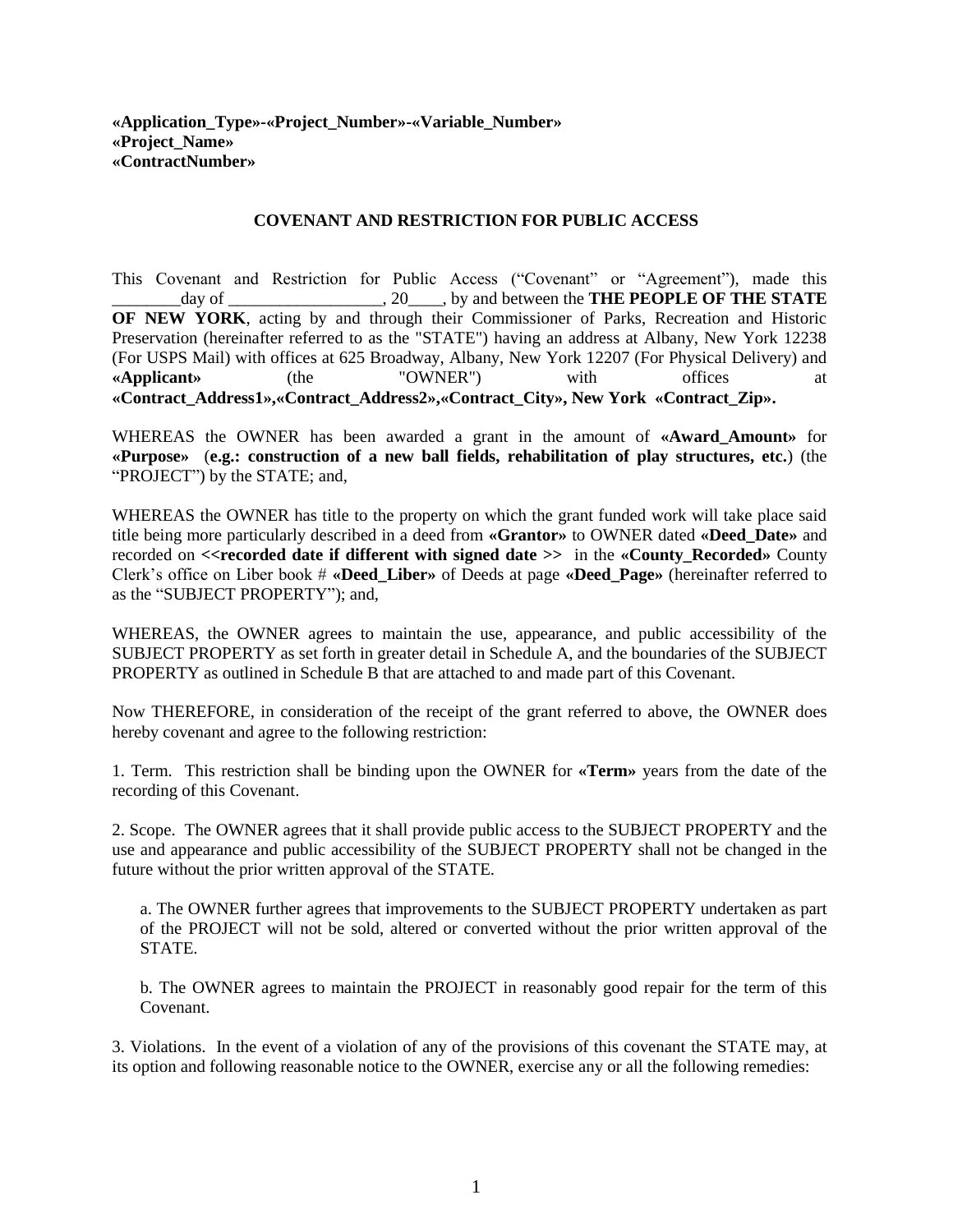a. Enter the SUBJECT PROPERTY, correct any violation of the terms of this Covenant, restore the PROJECT to its prior condition, and hold the OWNER or any successor in interest responsible for the cost thereof.

b. Institute suit against the OWNER to enjoin such violations and, if appropriate, require the restoration of the PROJECT to its prior condition.

c. Reimburse the STATE for the grant award amount.

4. In addition to the remedies set forth above, the STATE shall have all legal and equitable remedies to enforce the OWNER'S obligations under this Agreement, and in the event the OWNER, or any successor in interest is found to have violated such obligations, the OWNER, or such successor shall reimburse the STATE for any costs and expenses incurred regarding the enforcement of this Covenant, including court costs and attorney's fees.

5. Waivers. A waiver of any breach of any term, condition or limitation of this Covenant shall not constitute a waiver of any other or any later breach of any covenant, term, condition or limitation, nor shall it otherwise prevent the enforcement of such breach.

6. Severability. The parties to this Covenant agree that all covenants, easements and restrictions in this Agreement shall be severable, and that should any covenant, easement or restriction in this agreement be declared invalid or unenforceable, the remaining covenants, easements and restrictions shall not terminate.

7. Binding Upon Successors. The foregoing representation, covenants, terms and conditions are expressly understood as being binding upon the OWNER, and heirs, executors, administrators, assigns and successors of the OWNER and all other persons whatsoever, real or artificial, having or claiming any interest in the SUBJECT PROPERTY or the PROJECT and, together with this paragraph, shall be inserted in all instruments which dispose of any interest in the SUBJECT PROPERTY or the PROJECT, but whether or not so inserted, shall be deemed by all persons to have been inserted.

8. Recording of Covenant. The STATE shall record this instrument in the County Clerk's Office and shall provide the OWNER with proof of such recording.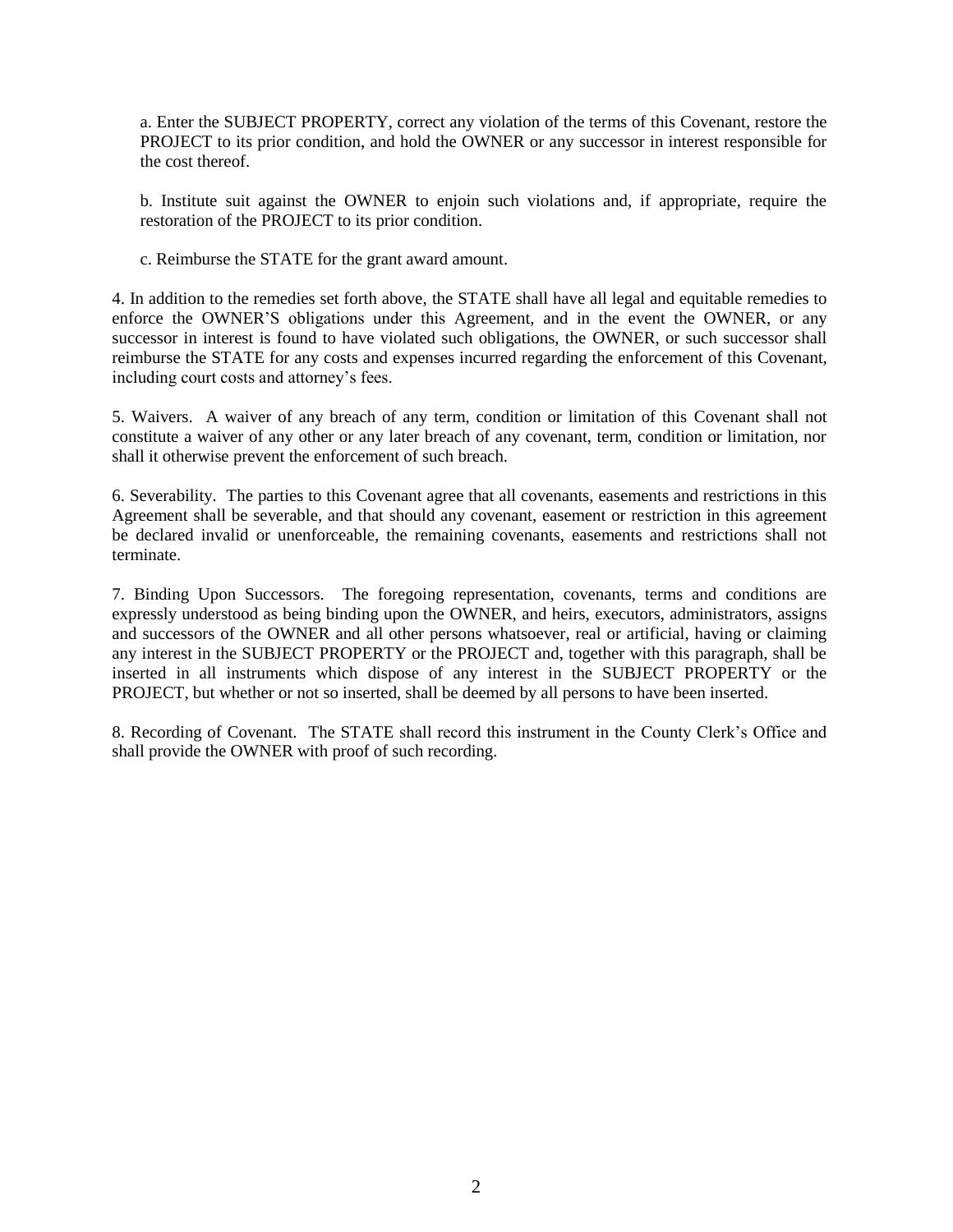IN WITNESS WHEREOF, the OWNER and the STATE have hereunto set their hands the day and year first above written.

### **«Applicant»**

 $Signal$   $\qquad \qquad$ 

 $\rm\,By$ 

Title <u>the set of the set of the set of the set of the set of the set of the set of the set of the set of the set of the set of the set of the set of the set of the set of the set of the set of the set of the set of the se</u>

**The People of the State of New York through the Commissioner of Parks, Recreation and Historic Preservation**

 $\mathbf{By:}$  Robert W. Hiltbrand Its: Executive Deputy Commissioner

«Applicant»

STATE OF NEW YORK (2002) ) SS.:

County of \_\_\_\_\_\_\_\_\_\_\_\_\_\_\_\_\_\_ )

On the  $\frac{1}{\sqrt{2}}$  day of  $\frac{1}{\sqrt{2}}$  in the year 20, before me, the undersigned, personally appeared \_\_\_\_\_\_\_\_\_\_\_\_\_\_\_\_\_\_\_\_\_\_\_\_\_\_\_\_\_\_\_\_\_\_\_\_\_\_\_\_\_, personally known to me or proved to me on the basis of satisfactory evidence to be the individual(s) whose name(s) is (are) subscribed to the within instrument and acknowledged to me that he/she/they executed the same in his/her/their capacity(ies), and that by his/her/their signature(s) on the instrument, the individual(s), or the person upon behalf of which the individual(s) acted, executed the instrument.

Notary Public, State of New York

\_\_\_\_\_\_\_\_\_\_\_\_\_\_\_\_\_\_\_\_\_\_\_\_\_\_\_\_\_\_\_\_\_\_\_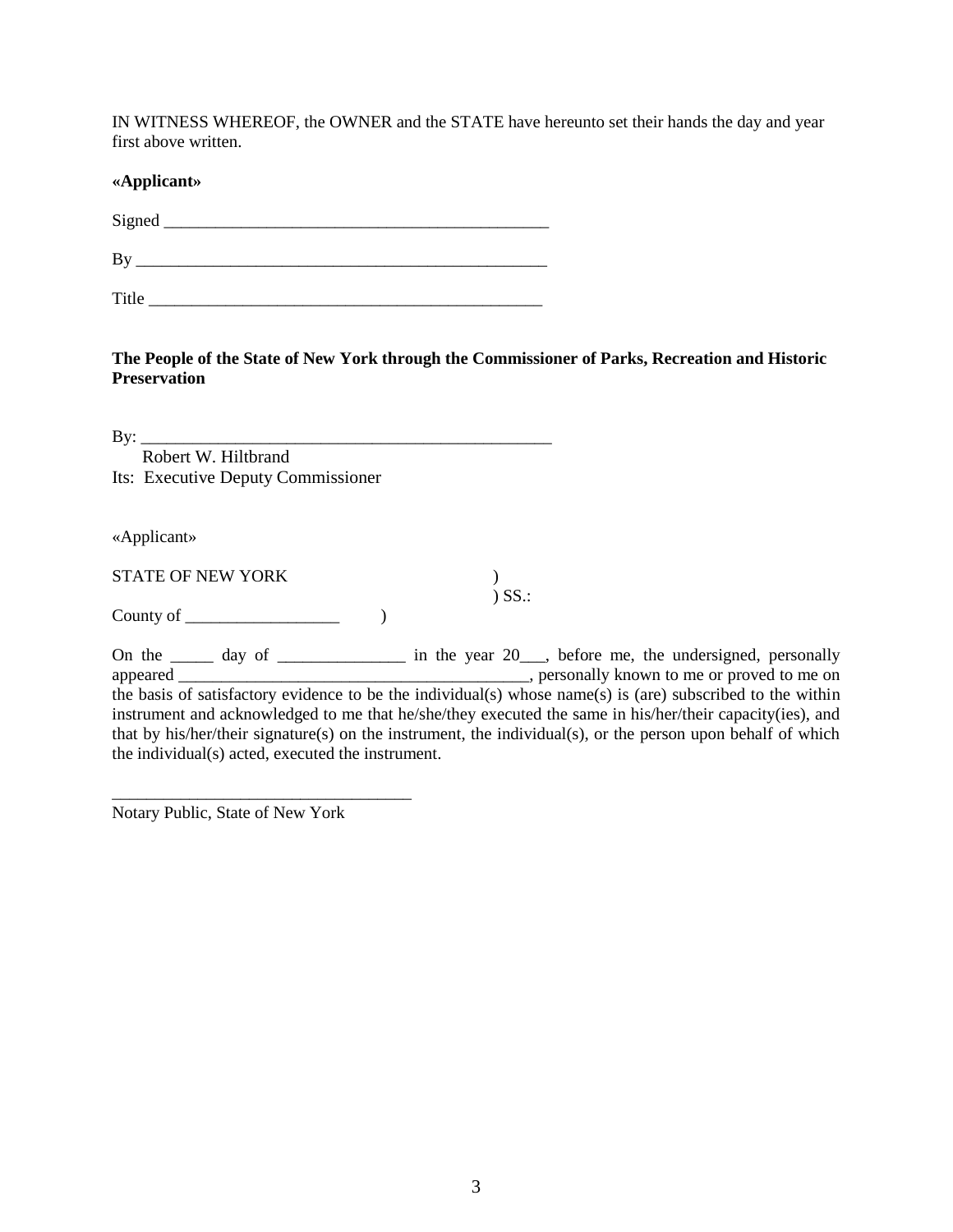#### **The People of the State of New York through the Commissioner of Parks, Recreation and Historic Preservation**

| <b>STATE OF NEW YORK</b> |             |
|--------------------------|-------------|
|                          | $\sum$ SS.: |
| County of                |             |

On the  $\frac{1}{\sqrt{2}}$  day of  $\frac{1}{\sqrt{2}}$  in the year 20, before me, the undersigned, personally appeared **Robert W. Hiltbrand**, personally known to me or proved to me on the basis of satisfactory evidence to be the individual(s) whose name(s) is (are) subscribed to the within instrument and acknowledged to me that he/she/they executed the same in his/her/their capacity(ies), and that by his/her/their signature(s) on the instrument, the individual(s), or the person upon behalf of which the individual(s) acted, executed the instrument.

Notary Public, State of New York

\_\_\_\_\_\_\_\_\_\_\_\_\_\_\_\_\_\_\_\_\_\_\_\_\_\_\_\_\_\_\_\_\_\_\_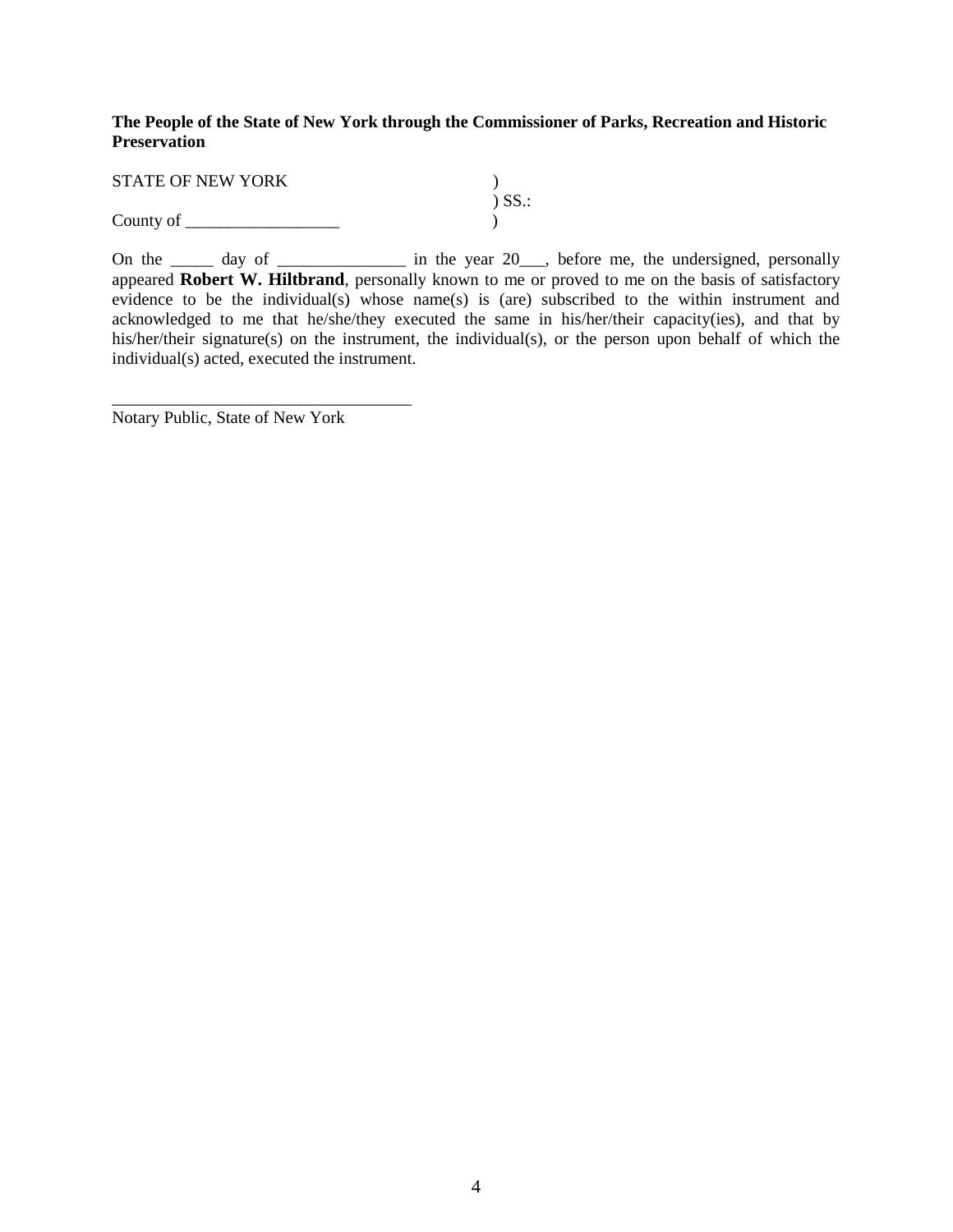Schedule A:

Project Narrative and Terms of Use, Appearance, and Public Accessibility

Set up as follows:

- A. PROJECT: *description of facilities, use, appearance and public access*. Then add as last sentence: *The facilities improved by this PROJECT are to be maintained in a safe condition and remain accessible to the public throughout the term of this Covenant.*
- B. FEES: (where applicable)

# [HAS PROJECT]

The OWNER shall not prohibit the use of or access to any facility that is part of the PROJECT or impose a fee for any use of and access to any facility that is part of the PROJECT without the prior written approval of the STATE.

## [PARKS AND HP PROJECTS]

The OWNER may charge a reasonable fee for the use of or access to any facility that is part of the PROJECT.

- 1. Except for the imposition of a differential fee schedule for non-residents of the municipality in which the PROJECT is located, the establishment of any preferential user fee for any person or entity is prohibited. Fees charged to non-residents shall not exceed twice those charged to residents.
- 2. Where there is no charge for residents but a fee is charged to non-residents, non-resident fees cannot exceed fees charged for residents at comparable State or local public facilities.
- 3. Reservation, membership or annual permit systems available to residents must also be available to non-residents and the period of availability must be the same for both residents and non-residents.
- 4. This provision does not apply to non-resident fishing and hunting license fees.